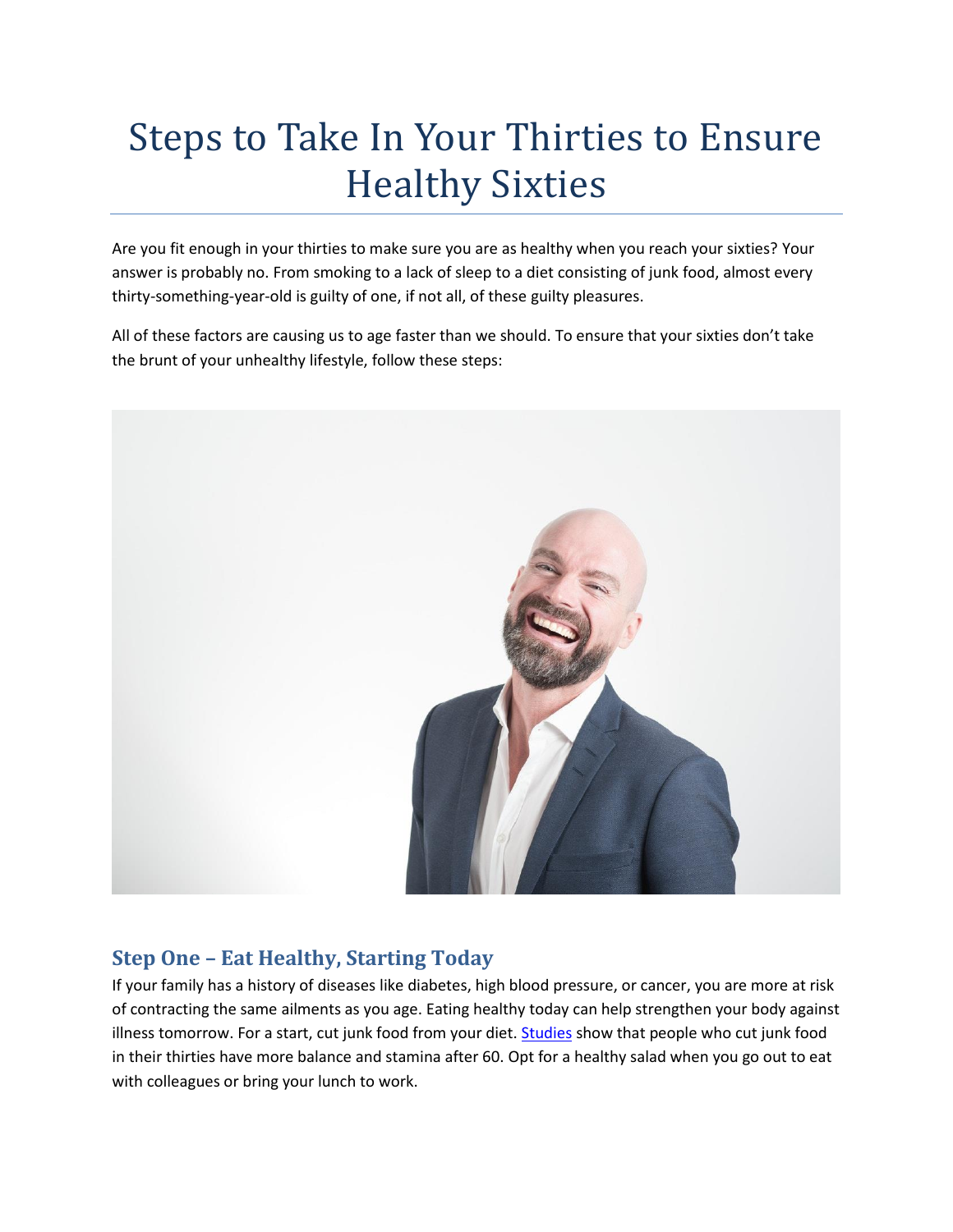## **Step Two - Strengthen Your Bone Mass with the Right Exercise**

Your bone mass starts to decline as you reach your thirties. Ignoring this can lead to a myriad of medical problems as you reach the ripe old age of sixty. This is especially if you have a family history of bonerelated ailments like osteoporosis, or tend to hit the sofa instead of the gym more often than you should. To keep going strong, incorporate exercises into your workout routine that have an impact on bone mass. Weight-bearing workouts, for example, can slow bone loss.

#### **Step Three - Take Care of Your Heart**

Your heart is a muscle just like every other muscle in your body. It ages as you do and it gradually loses the ability to function as efficiently as it did before. The heart also starts accumulating cholesterol when you reach your thirties. Invest in endurance exercises to help you out in the long run.



# **Step Four - Find Joy in the Little Things**

Healthy people live longer because they always stay positive. Negativity breeds resentment which can wreak havoc on your health. It affects you physically, and you start getting sick. Studies also show that ailments, like depression, cut your life by half.

It can be hard to find joy and meaning in life as you grow into an adult. You might change jobs or move to another state to relocate, leaving friends and family behind. However, it's not impossible if you know